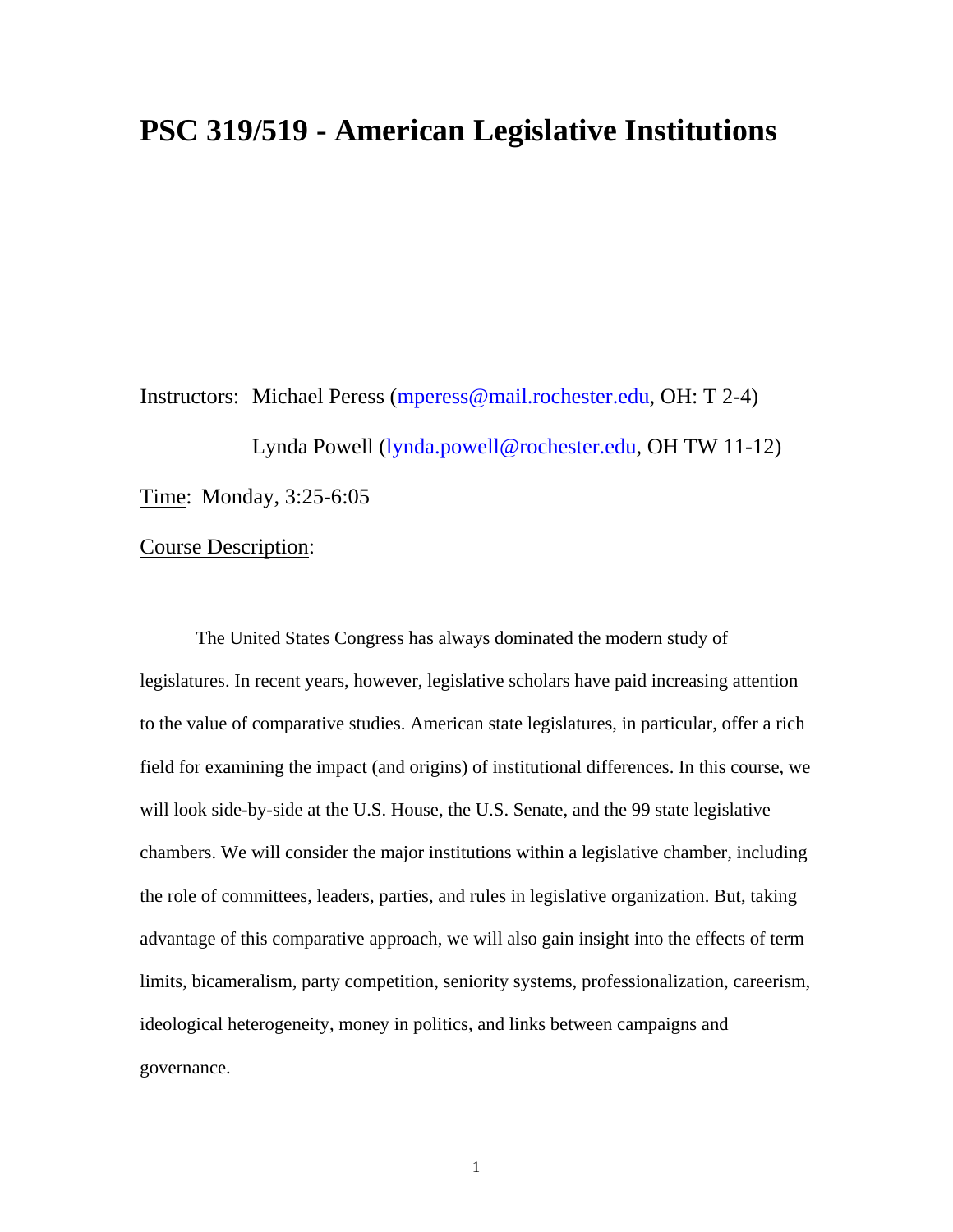## Course Requirements:

 There will be three major requirements for this course. First, attendance and class participation are mandatory. Anything more than two absences needs to be excused. Each week, some students will be designated as discussion leaders for certain articles. Participation counts for 40% of your final grade.

 Two short papers (2-3 pages in length), related to the course readings, will be assigned throughout the class. They will be due in class, on dates indicated in the syllabus. Combined, these short papers will count for 20% of your final grade.

 Your will be required to write one research paper (10-15 pages in length). We are quite open to a number of different approaches you could take here, but you must gain permission from Professors Peress and Powell for your topic before you begin. The main requirement is that you go beyond the class readings and perform some amount of original research. We will provide a number of ideas as the course proceeds. The research paper will count for 40% of your final grade.

Please note that you must complete all of these requirements in order to receive a passing grade in this course.

### Readings:

 The following lists the readings we will be covering in class. Most articles are available through JSTOR, and the remaining articles will be e-mailed to you.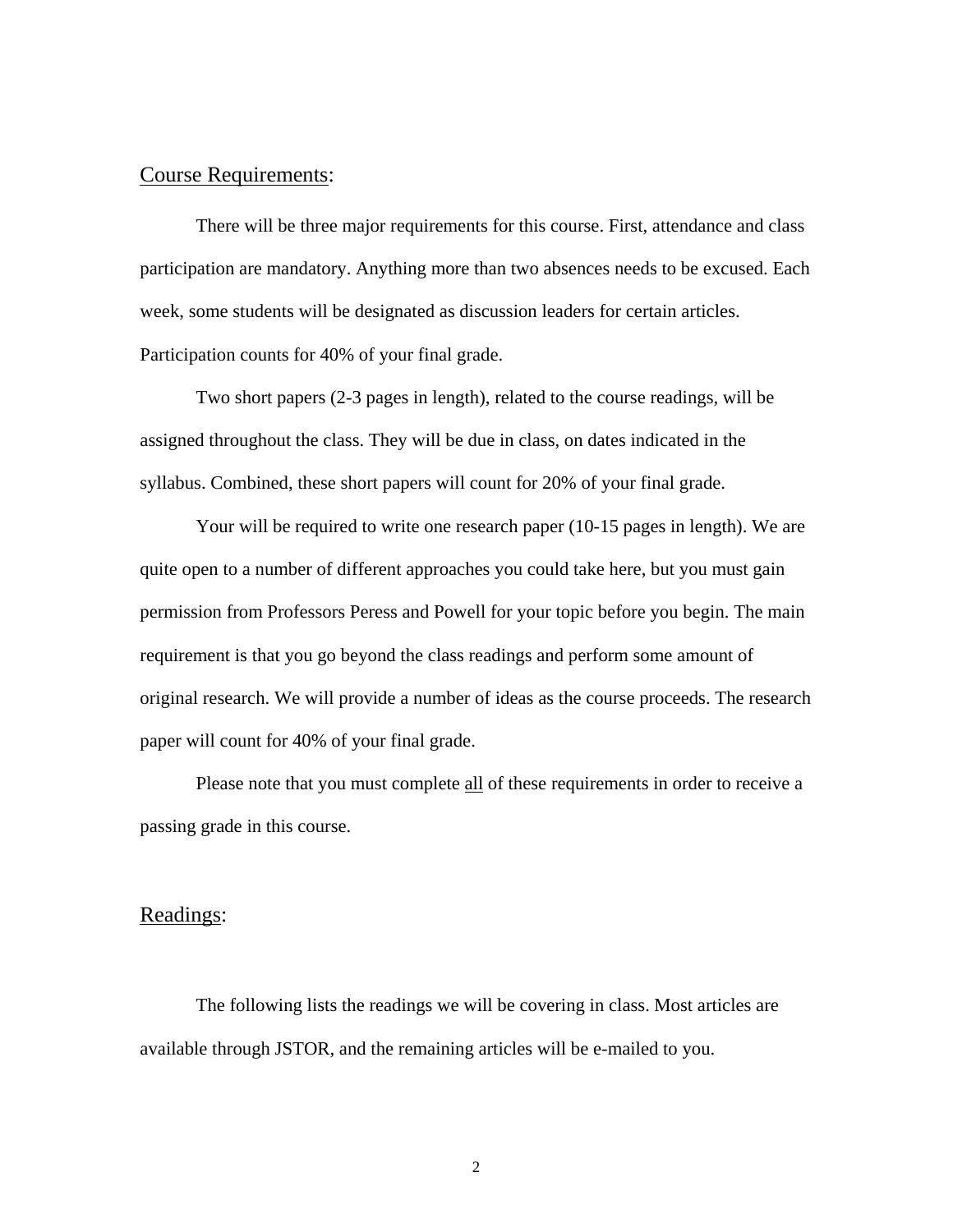#### **Week 1: Overview (January 29)**

- [1] Oleszek, Walter J. (2004). *Congressional Procedures and the Policy Process*. Washington D.C.: Congressional Quarterly Press. Chapters 4 and 5.
- [2] Smith, Steven S. (1989). *Call to Order: Floor Politics in the House and Senate*. Washington D.C.: Brookings Institution Press. Chapter 4.
- [3] Little, Thomas H., and David B. Ogle (2006). *The Legislative Branch of State Government*. Chapter 3.

#### **Week 2: Incumbency and Redistricting (February 5)**

- [1] Cox, Gary W., and Jonathan N. Katz (2002). *Elbridge Gerry's Salamander. Cambridge University Press*. Chapters 7, 8, and 9.
- [2] Gelman, Andrew, and Gary King (1990). "Estimating the Incumbency Advantage without Bias". *American Political Science Review* 34:1142-1164.
- [2] Ansolabehere, Stephen, and James M. Snyder, Jr. (2002). "The Incumbency Advantage in U.S. Elections: An Analysis of State and Federal Offices". *Election Law Journal* 3:315-338.
- [4] Carey, John M., Richard G. Niemi, and Lynda W. Powell (2000). "Incumbency and the Probability of Reelection in State Legislative Elections". *Journal of Politics* 62:671-700.
- [5] Carson, Jamie L., Michael H. Crespin, Charles J. Finocchiaro, and David W. Rhode (2004). "Linking Congressional Districts Across Time: Redistricting and Party Polarization in Congress". Working Paper.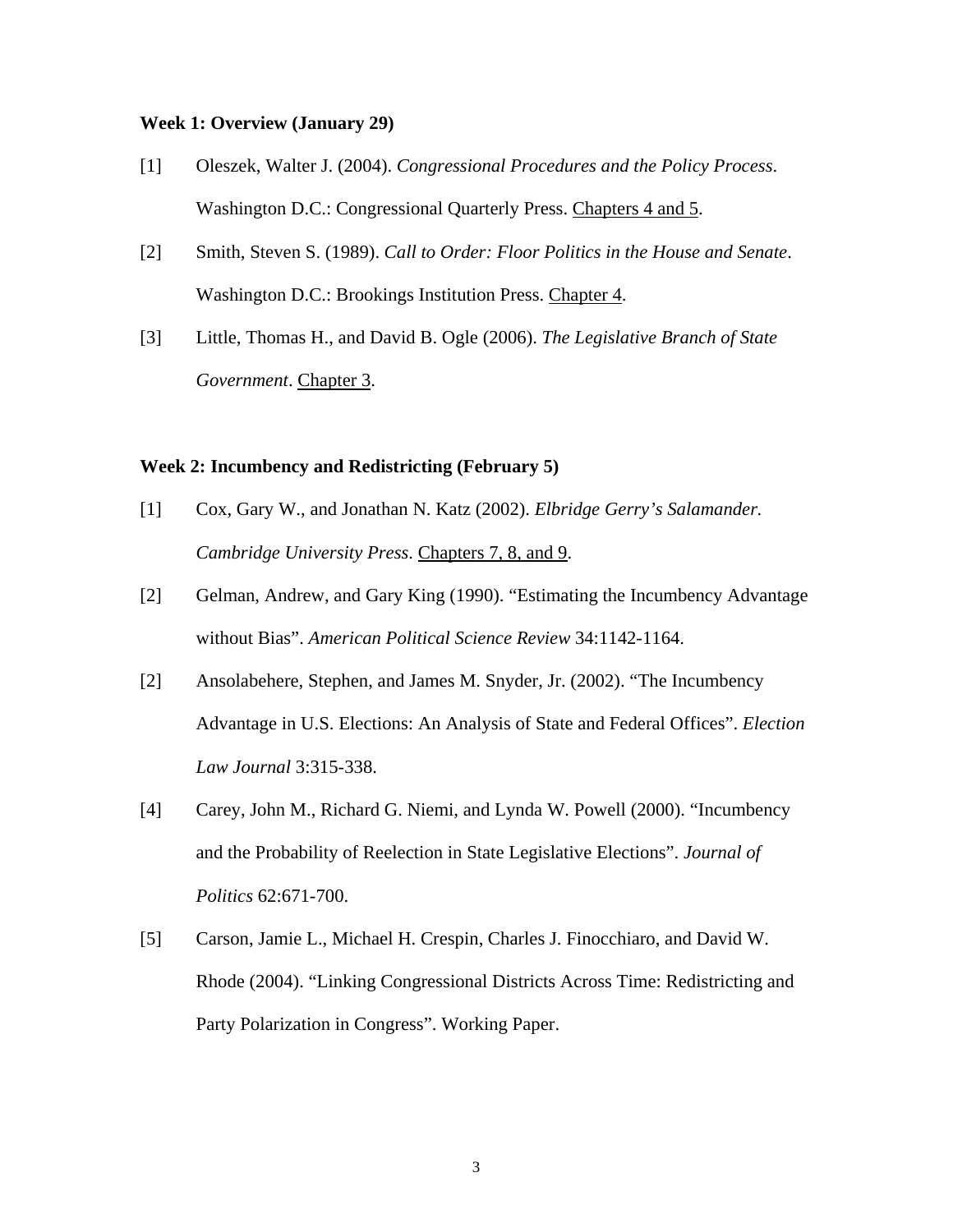#### **Week 3: Ideal Point Estimation (February 12)**

- [1] Poole, Keith T., and Howard Rosenthal (1997). *Congress: A Political Economic History of Roll Call Voting*. New York: Oxford University Press. Chapters 1, 2, and 3.
- [2] Groseclose, Timothy J., Steven D. Levitt, and James M. Snyder, Jr. (1999). "Comparing Interest Group Ratings Over Time and Chambers: Adjusted ADA Ratings for the U.S. Congress". *American Political Science Review* 93:33-50.
- [3] Martin, Andrew D. and Kevin M. Quinn (2002). "Dynamic Ideal Point Estimation via Markov Chain Monte Carlo for the U.S. Supreme Court, 1953-1999". *Political Analysis* 1:134-153.
- [4] Poole, Keith T. (1998). "Estimating a Basic Space from a Set of Issue Scales". *American Journal of Political Science* 42:954-993.
- [5] Krehbiel, Keith (2000). "Party Discipline and Measures of Partisanship". *American Journal of Political Science* 44:212-227.

#### **Week 4: Representation I (February 19)**

- [1] Miller, Warren E., and Donald E. Stokes (1963). "Constituency Influence in Congress". *American Political Science Review* 1:45-56.
- [2] Achen, Christopher H. (1978). "Measuring Representation". *American Journal of Political Science* 3:475-510.
- [3] Powell, Lynda (1982). "Issue Representation in Congress". *Journal of Politics* 44:658-678.